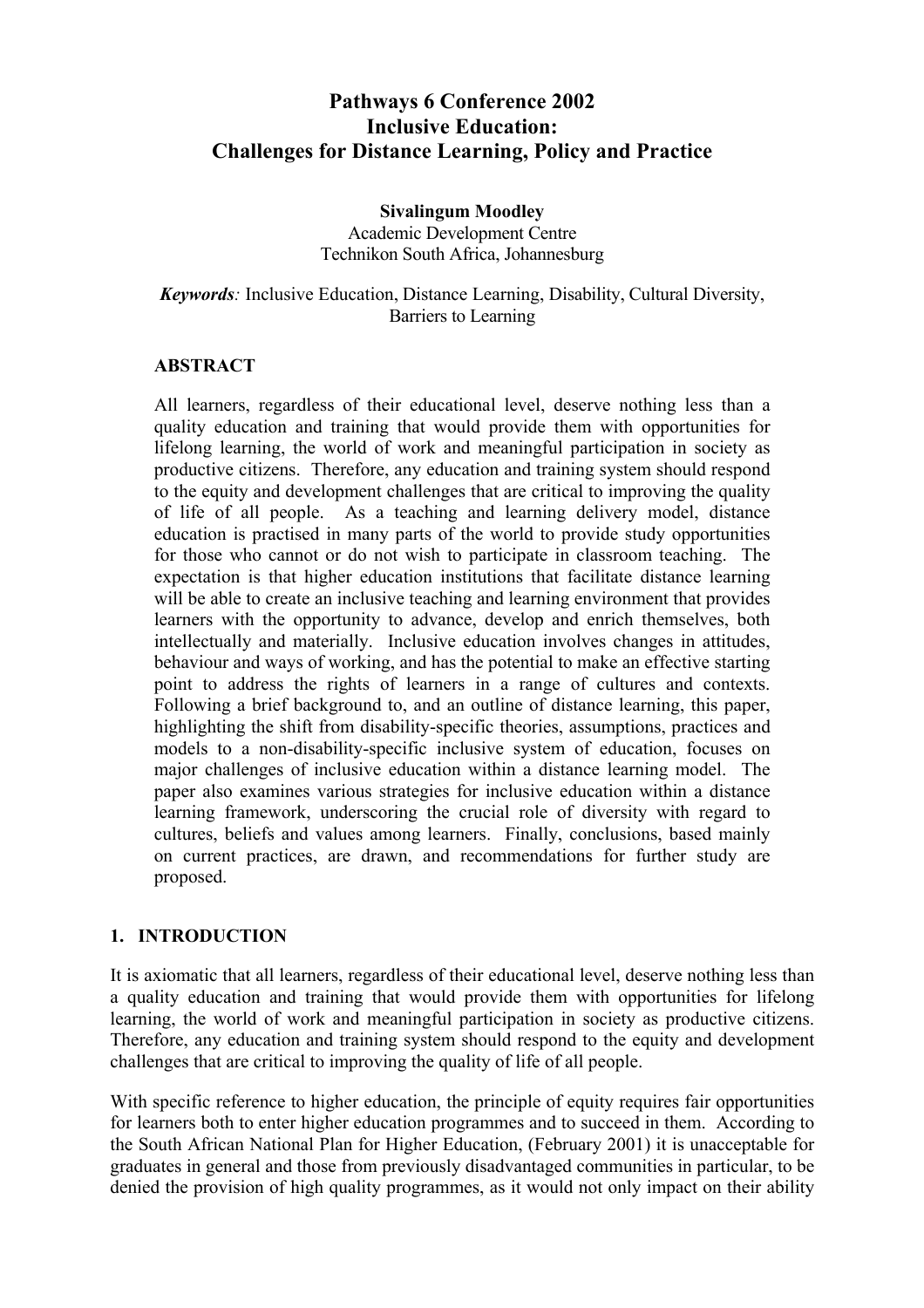to improve their own life chances, but would also adversely impact on the broader agenda for social and economic development. Clearly, although the South African National Plan for Higher Education has been cited by way of an example, the principals it espouses will apply equally to higher education institutions thoughout the world. Consequently, higher education institutions, irrespective of the country of origin, must be able to create a learning environment that offers learners the opportunity to advance, develop and enrich themselves, both intellectually and materially.

### **2. TEACHING AND LEARNING THROUGH DISTANCE EDUCATION**

Distance education is practised in all parts of the world to provide study opportunities for those who cannot or do not want to take part in classroom teaching (Holmberg, 1995:1). In its earliest form, distance education meant study by correspondence, or what is now called "snail mail". As new technologies developed, distance instruction was delivered through such media as audiotape, videotape, radio and television broadcasting, and satellite transmission. Microcomputers, the Internet and the World Wide Web are shaping the current generation of distance learning, and virtual reality, artificial intelligence, and knowledge systems may be next (Kerka, 1996.)

According to Eastmond (1995, as cited by Kerka 1996:98), some define distance education as the use of print or electronic communications media to deliver instruction when teachers and learners are separated in place and/or time. However, others emphasize distance learning over education, defining it as "getting people - and often video images of people - into the same electronic space so they can help one another learn" (Filipczak, 1995:111) or "a system and process that connects learners with distributed resources" (ibid, 113). These two definitions imply learner centredness and control. Typical audiences for earlier generations of distance education were adults often seeking advanced education and training at home, on the job, or in the military. They're multiple responsibilities or physical circumstances prevented attendance at a traditional institution (Bates, 1995 as cited by Kerka, 1996:98). Now anyone is potentially a distance learner, a concept that has implications for the organization of educational institutions, and for teaching and learning.

While for some, distance education is identical to private study of prescribed texts with or without special study guides, for others, it is a teaching/learning system including specially prepared study materials and regular, mediated contacts between students and tutors, individually or in groups. However, there are distance teaching universities that offer their students printed and recorded courses with no mediated communication, although they sometimes provide supplementary face-to-face teaching. This applies, for example, to the Dutch Open University and the Colombian Unisur. Others, like the British Open University, provide not only for course materials, but also for correspondence, telephone and computer communication between students and tutors (Holmberg 1995:1). This use of pre-produced course materials and non-contiguous communication, sometimes supplemented by face-toface contacts, no doubt represents the praxis of most distance-teaching institutions in the world.

A term that is often used to describe the mode of delivery provided by many distance learning institutions is flexible learning, which, according to Moore (2000:56) is not a specific methodology. "It is an approach to teaching and learning that is open to the possible use of a variety of innovative learning practices and combinations of practices. Ideally, it provides the learner with a choice of learning strategies, as well as the choice of place, pace and time. In this sense, it is an extension of the concept of open learning."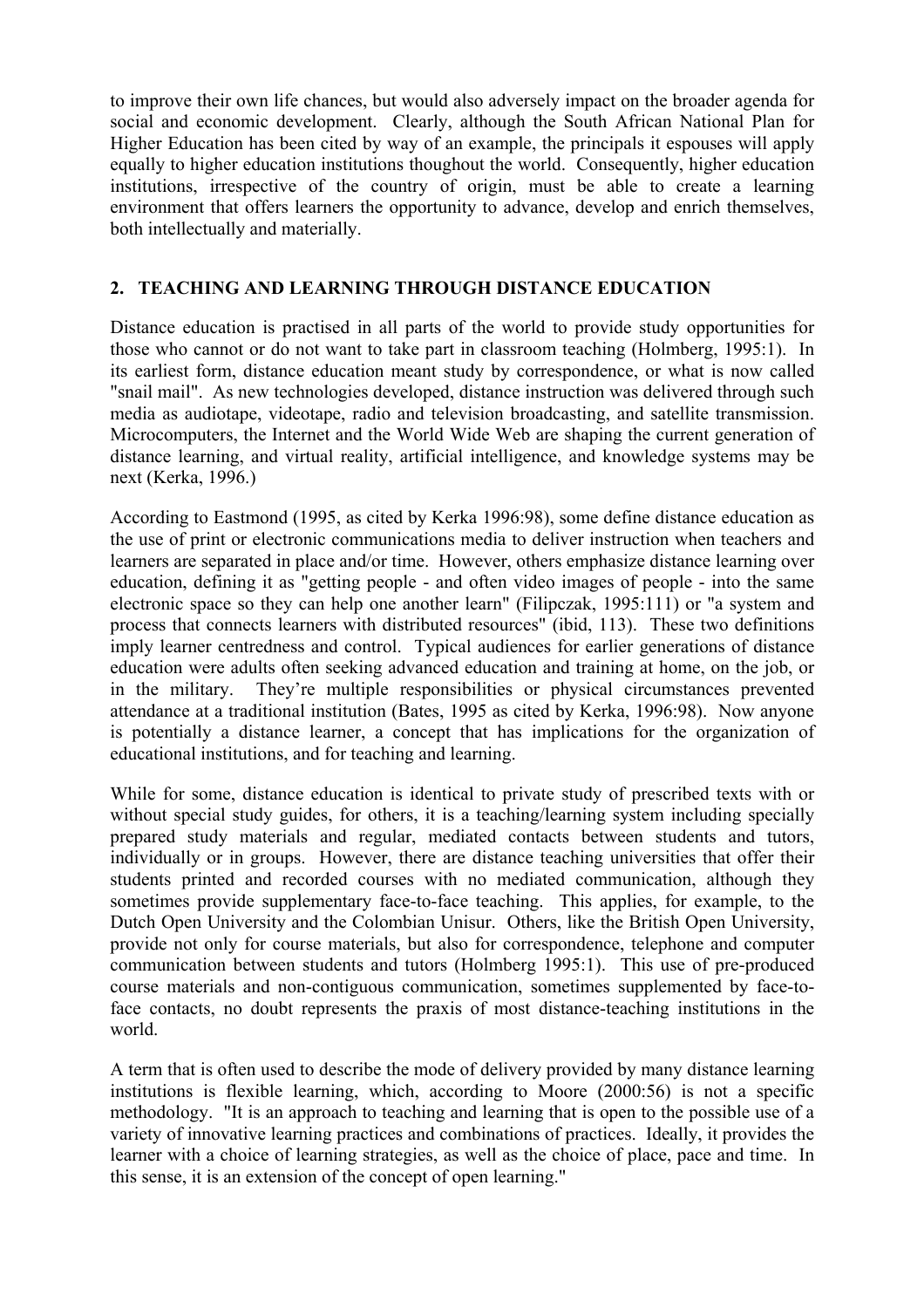Whatever the nature and mode of delivery, distance learning has several challenges for learners and providers, particularly with regard to policy and practice pertaining to inclusive education and training.

### **3. WHAT IS INCLUSIVE EDUCATION?**

At the heart of any institution is the learning site community, comprising various stakeholders, namely, learners, educators and other staff, community members, etc. Stakeholders bring to the community their unique characteristics, skills and knowledge, as well as beliefs and values based on their cultures. They interact and participate within the context of the common task of teaching and learning. Inclusive education is the framework that aims at ensuring that all stakeholders can participate in a meaningful way in this common task, contribute in different ways, and be valued and respected as equal members of the community of the educational institution (DoE, 2002.) As a catalyst for change, inclusive education provides not only for institutional improvement, but also for an increased awareness of human rights and a reduction in discrimination. Essentially, inclusive education involves changes in attitudes, behaviour and ways of working, and has the potential to make an effective starting point to address the rights of learners in a range of cultures and contexts.

A single definition of inclusive education for incorporation in this paper would not be adequate, as it may not accurately reflect what the concept entails. Consequently, this paper explores the scope of inclusive education, rather than offering a watertight definition.

According to the South African *Education White Paper 6: Special Needs Education - Building an Inclusive Education and Training System* (July 2001), inclusive education entails the following:

- Acknowledging that all children and youth can learn, and that all children and youth need support
- Accepting and respecting that all learners are different in some way and have different but equally valued learning needs
- Capacitating education structures, systems and learning methodologies to meet the needs of all learners
- Acknowledging and respecting differences among learners, whether due to age, gender, ethnicity, language, class, disability or HIV status
- Acknowledging that learning is broader than formal schooling, and may also occur in the home and community, and within formal and informal modes and structures
- Changing attitudes, behaviour, teaching methodologies, curricula and the environment to meet the needs of all learners
- Maximising the participation of all learners in the culture and curricula of educational institutions
- Uncovering and minimising barriers to learning
- Empowering learners to participate critically in the process of learning by developing their individual strengths

In line with this view, Save the Children's Fund (SCF) (1995:4) maintains that inclusive education incorporates the principle of access for all disadvantaged learners, and not merely for those with disabilities. Inclusive education is therefore a shift from disability-specific theories, assumptions, practices and models to a non-disability specific inclusive system of education. Consequently, teaching and learning will become more effective and relevant, meeting the needs of all learners, including those with disabilities. As learners with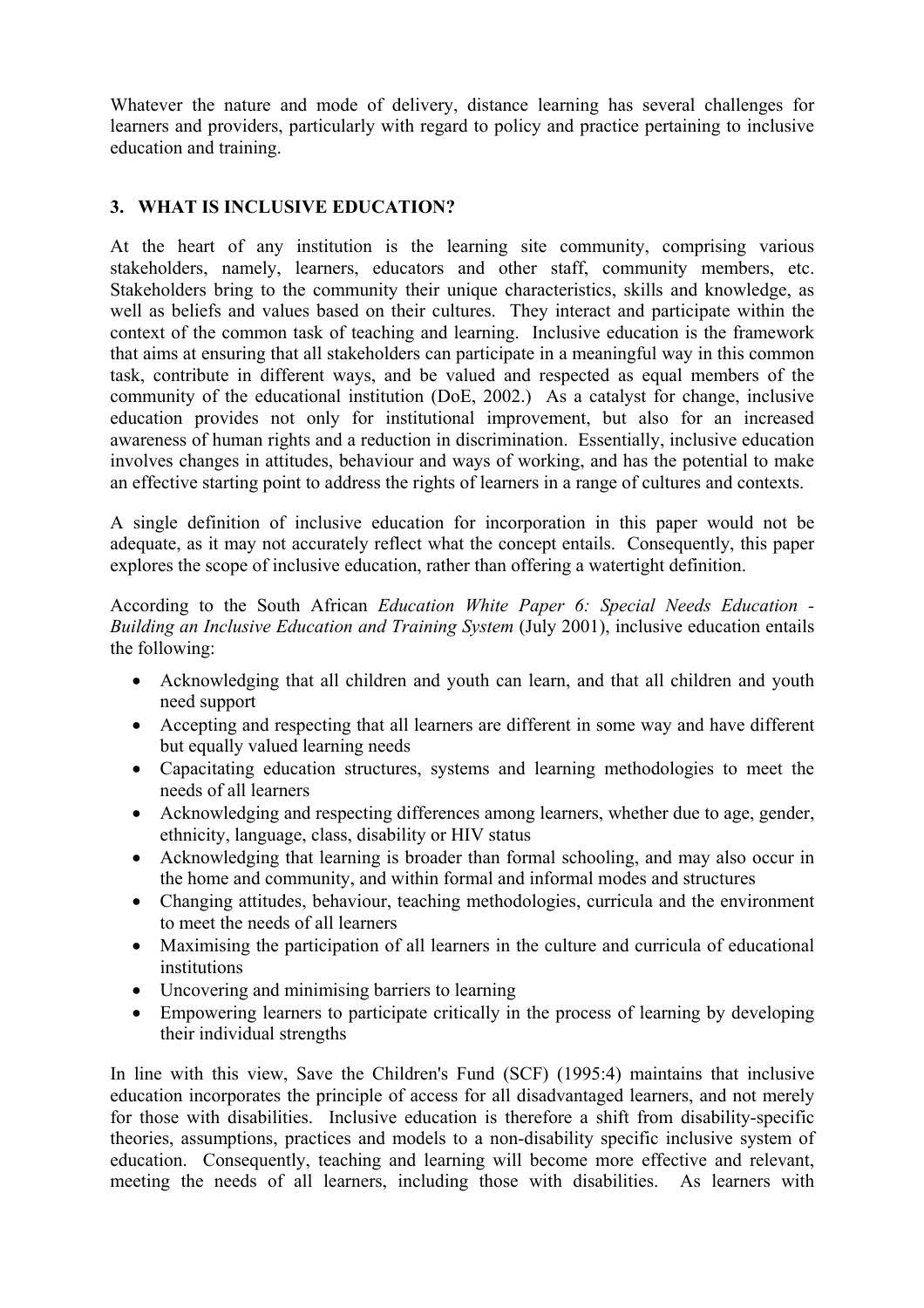disabilities have traditionally been marginalised, the first step is therefore to move from an understanding of disability that is shaped by the medical model to an understanding underpinned by a human rights and development model. The result will be the recognition and acknowledgement that people with disabilities are equal citizens, and should therefore enjoy equal rights and responsibilities. A human rights and development approach to disability therefore focuses on the removal of barriers to equal participation, and the elimination of discrimination based on disability. Inextricably linked to the human rights and development approach is the social model of disability, based on the premise that if society cannot cater for people with disabilities, it is society that must change. This implies that the reconstruction and development of society involves a recognition and intention to address the developmental needs of people with disabilities within an inclusive framework.

### **4. CHALLENGES OF INCLUSIVE EDUCATION AND TRAINING FOR DISTANCE LEARNING**

Although not exhaustive, the following are some of the key challenges of inclusive education and training within distance learning.

#### **4.1 Creating an Inclusive Ethos**

A foundation for all learning and development is the creation of an inclusive ethos for the education institution, that is, a secure, accepting, collaborating and stimulating teaching/learning community in which everyone is valued. An inclusive ethos is concerned with developing inclusive values, shared among all stakeholders. The principles, derived within an inclusive institutional ethos, guide decisions about policies and moment-to-moment practices. Without addressing the issues of institutional cultures, a sustainable change is not likely to occur.

#### **4.2 Producing Inclusive Policies**

Inclusion must be central to the development process and permeate all policies, so that they provide a framework for enhancing the learning and participation of all stakeholders within the community of the institution. Policies related to behaviour management, assessment procedures, organisation of support, curriculum, professional development, etc. need to reflect the institution's responsibility, both for the teaching/learning development of all learners, and support for educators and the institution. In this context, support encompasses all activities that increase the capacity of the institution to respond to diversity. In particular, the commitment and support of management is a non-negotiable for the successful implementation of policy and practice.

#### **4.3 Evolving Inclusive Practices**

Institutional practices need to reflect the inclusive cultures and policies of the site of learning. They are concerned with ensuring that face-to-face and distance learning activities encourage the participation of all learners. Inclusive practices should also promote the creativity of educators with a view to improving their skills and knowledge, making space and time for sharing, supporting and participation.

#### **4.4 Overcoming Barriers to Teaching and Learning in an Inclusive Education and Training System**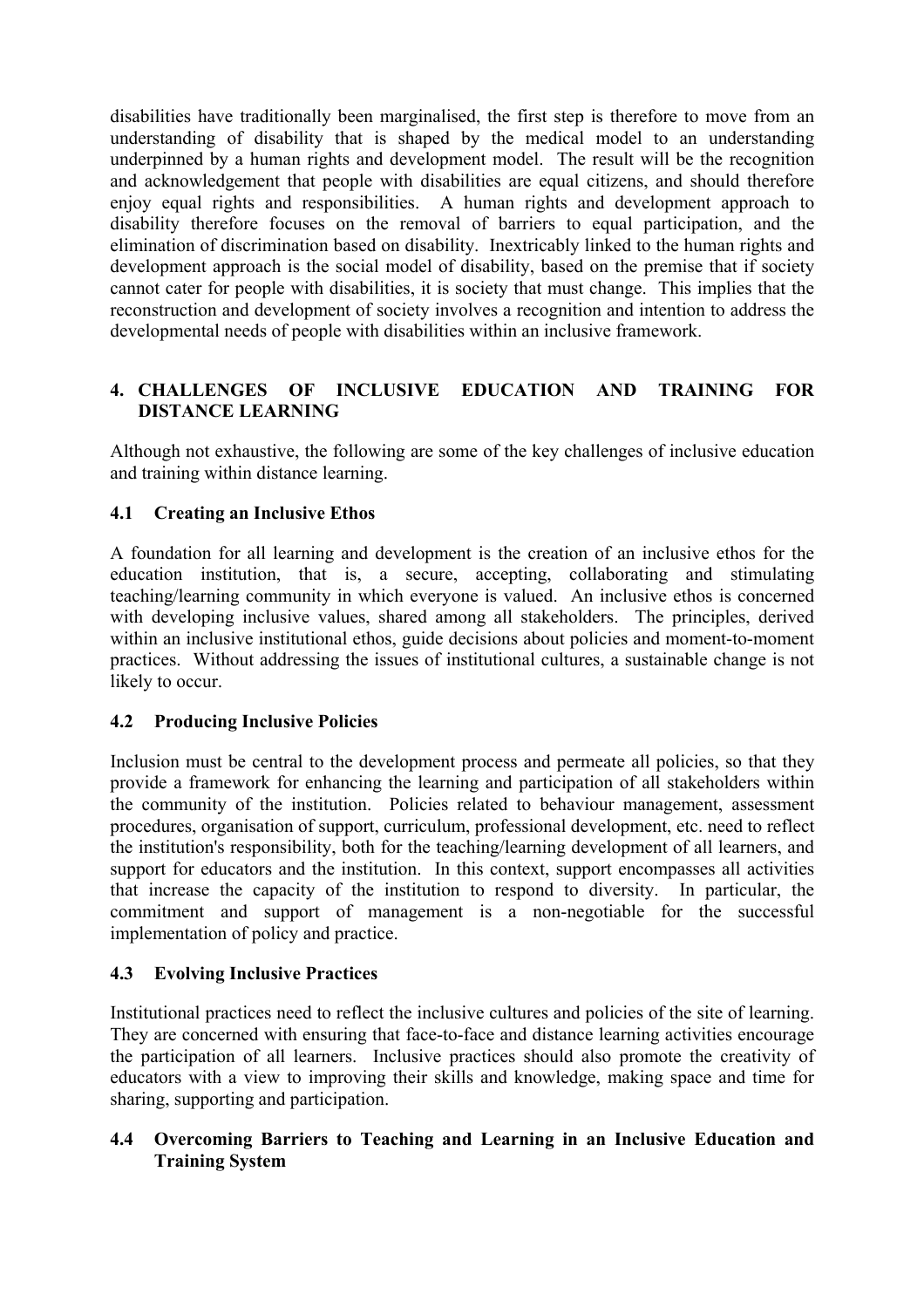Barriers to learning are a new theory of knowledge that must be imposed on any framework of thinking that relates to teaching and learning. Barriers may be located within the learner, within the site of learning, within the education system and within the broader social, economic and political context. These barriers manifest themselves in different ways, and become obvious only when learning breakdown occurs, or when learners "drop out" of the system. Sometimes, it is possible to identify permanent barriers in the learner or the system. These barriers can be addressed through enabling mechanisms and processes. However, barriers may also arise during the learning process and are seen as transitory in nature. These may require different interventions or strategies to prevent them from causing learning breakdown, or excluding learners from the system.

*Education White Paper 6* (DoE, 2001:7) which, inline with international focus, acknowledges that learners who are most vulnerable to barriers to learning and exclusion are those who have historically been termed "learners with special education needs," that is, learners with disabilities and impairments. Adopting a social model, this policy document emphasises that barriers to learning reside primarily within the system, and may include the following:

- Negative attitudes to and stereotyping of difference
- An inflexible curriculum
- Inappropriate languages of learning and teaching
- Inappropriate communication
- Inaccessible and unsafe built environments
- Inappropriate and inadequate support services
- Inadequate policies and legislation
- The non-recognition and non-involvement of parents
- Inadequately and inappropriately trained education managers and educators

As a necessary precondition for the identification and addressing of barriers to learning, distance learning institutions must create an inclusive, caring and enabling environment, for it is only within such an environment that any meaningful learning and teaching can occur. Undeniably, early identification of barriers to learning should logically be followed by timely and appropriate support.

The following are important barriers which distance learning institutions need to identify and address:

#### **4.4.1. Negative Attitudes to and Stereotyping of Difference**

Negative and harmful attitudes towards differences in our society remain a critical barrier to learning and development. Discriminatory attitudes resulting from prejudice against people on the basis of race, class, gender, culture, disability, religion, ability, sexual preference and other characteristics manifest themselves as barriers to learning when such attitudes are directed towards learners in the education system. Even in distance learning institutions where there may be limited contact between learners and the institution, negative attitudes to and stereotyping of difference may occur, being demonstrated in various forms. A major challenge for distance learning institutions is therefore to create a caring, supportive and enabling learning environment that promotes and facilitates mutual respect for differences.

#### **4.4.2. An Inflexible Curriculum**

Admittedly, one of the most significant barriers to learning for any learner is an inflexible curriculum. Consequently, barriers within the curriculum must be identified and addressed,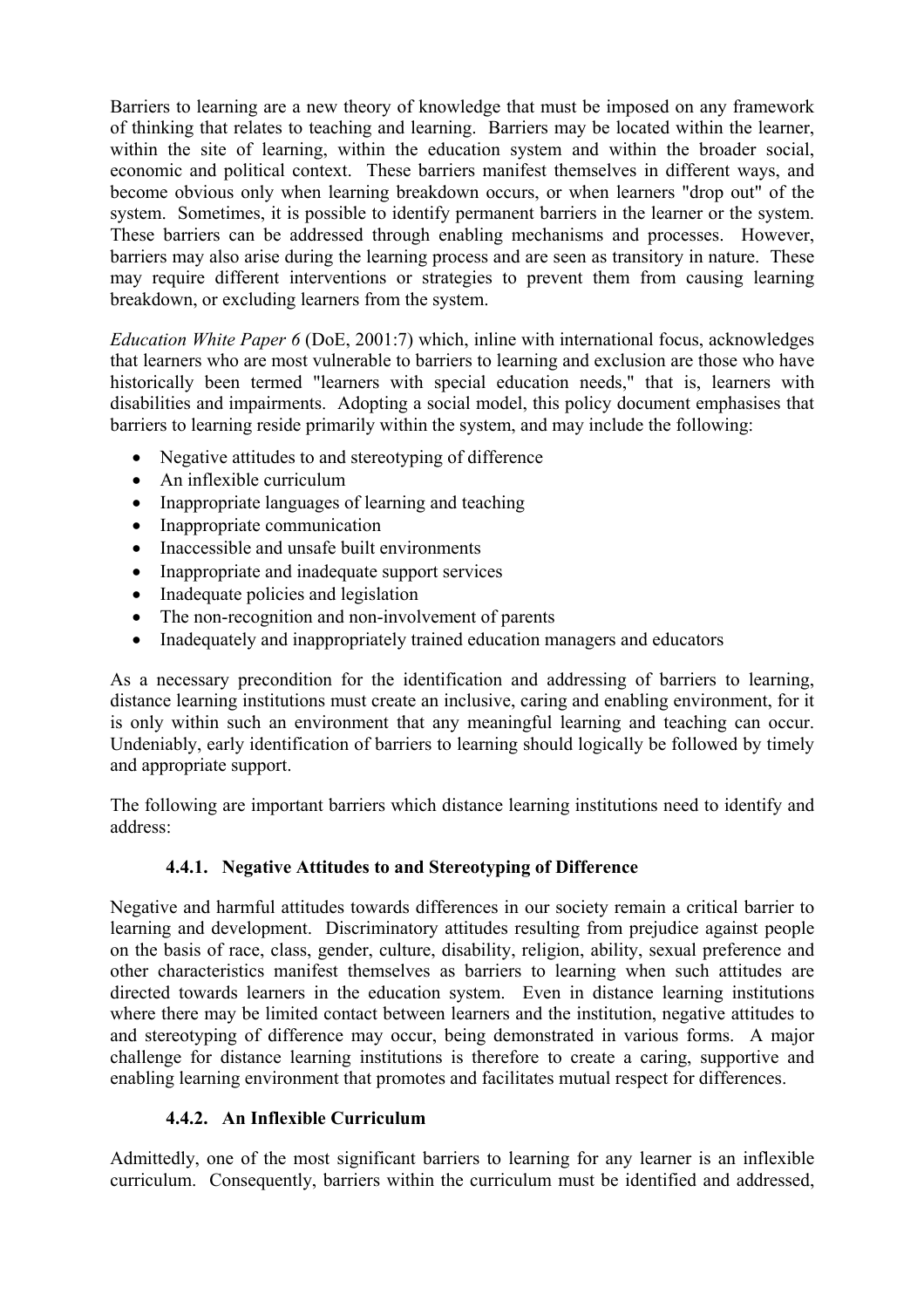so that it is accessible to and relevant for all learners, irrespective of their learning needs. This means that the curriculum must be sensitive and responsive to the diverse cultures, beliefs and values of learners.

### **4.4.3. Accessible Learning Materials**

To ensure that learners are active participants in the learning and teaching process, distance learning institutions must ensure that teaching and learning materials are evaluated to ensure that the full range of diverse learning needs of all learners is accommodated. Learners must also be provided with learning materials in formats that meet their individual needs. Equally important, the language used must be user-friendly and be understood by the majority of learners. In addition, when planning their learning material, distance learning institutions must be sensitive to the cultural diversity of their learners.

Understandably, given the nature of distance learning, there may be difficulties in establishing the specific needs of learners, as there may be limited face-to-face contact with them. Based on data from the audit conducted by Technikon SA (August 2002), it was found that learners with disabilities do not articulate their special needs. Consequently, very little or no provision is made in providing material in preferred formats. The result is that blind learners are invariably provided with course material and tutorial letters in standard print format. Moreover, in the absence of information on the special needs of specific learners, written feedback from lecturers is invariably provided in their handwriting, as they are reportedly unaware that a specific assignment is from, for example, a blind or partially sighted learner.

### **4.4.4. Socio-economic Barriers**

The relationship between education provision and the socio-economic conditions in any society must be recognised. Effective learning is fundamentally influenced by the availability of educational resources to meet the needs of any society. In many developing countries, there are inadequate numbers of learning of learning and other facilities to meet the educational needs of the large number of learners engaging in distance learning. In most cases, inadequacies in provision are linked to other inequalities in the society, such as urban/rural disparities, and inequalities arising from discrimination on the grounds of gender, race and disability.

## **4.4.5. Poverty and Underdevelopment**

Closely linked to the lack of access to basic services is the effect which sustained poverty has on learners, the learning process and the education system. For learners, the most obvious result of poverty, often caused by unemployment and other economic inequalities, is the inability of families to meet basic needs such as nutrition and shelter. Learners living under such conditions are subject to increased emotional stress, which adversely affects learning and development. Additionally, under nourishment leads to a lack of concentration and a range of other symptoms which in turn affects the ability of the learner to engage effectively in the learning process.

In considering the effects of poverty on the learning process and access to education, it is important to recognise the link between poverty and disability. People with disabilities are often those most easily excluded from the education system and from the labour market and are therefore the most poverty stricken in any population.

## **4.4.6. Factors which Place Learners at Risk**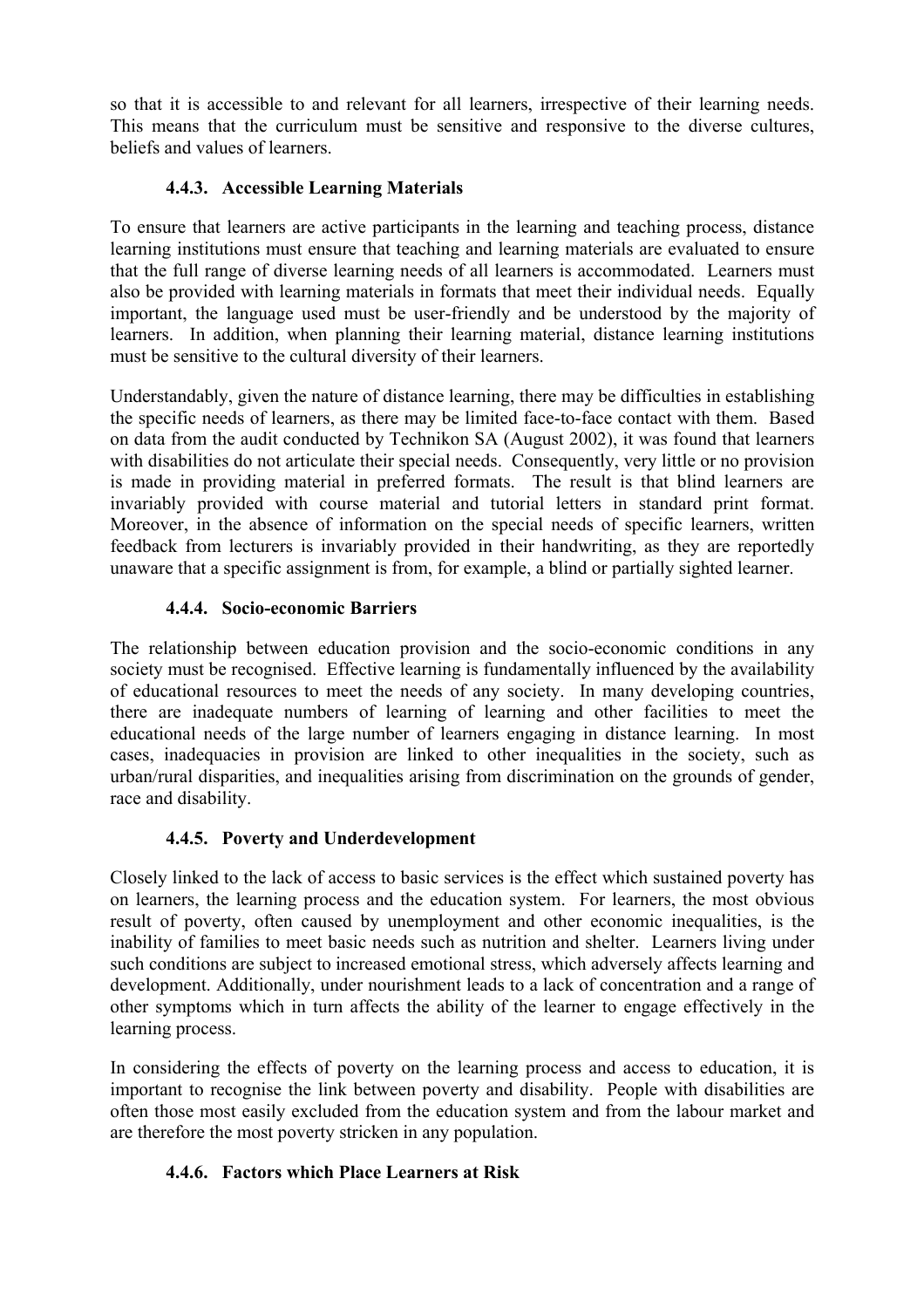Effective learning is directly related to and dependent on the social and emotional well being of the learner. It is important to recognise that particular conditions may arise within the social, economic and political environment in which the learner lives, and which impact negatively on the learner's social and emotional well-being, thus placing the learner at risk of learning breakdown. Such factors either influence learners or their family or community directly. In all cases, learners' emotional and social well being and development are threatened.

A learner who is physically, emotionally or sexually abused is not only emotionally and physically damaged. Such abuse may also result in learners initially decelerating their study activities, and eventually "dropping out" of the system. In addition, factors such as substance abuse may affect learners or their families, causing family breakdown and increased stress.

For many learners, these are some of the barriers that impede access to learning. However, in academic discussion on poor learner performance, reference is seldom made to socioeconomic and other barriers in the system. According to Kennedy and Powell (1976) as cited by Morgan and Tam (1999:96), "it has long been recognised that any attempt to find a simple, causal explanation for student non-persistence in distance education is futile and it is more appropriate to use an approach that can help to identify the inter-related facets of the experience."

### **5. CONCLUSION**

The concept of inclusion, like the concept of freedom, is intangible, sometimes elusive, and often subject to divergent interpretations (Voltz et al. 2001:2). This is partly why the pace of implementation in both the schooling and higher education sectors appears to be moving slowly. While the pace of change may, in due course, be accelerated in contact institutions, the outlook for distance learning institutions may be different. Unless considerable time and energy are used in striving to establish and maintain direct and ongoing contact with learners, unless the majority of disadvantaged learners have access to the resources of the institution, and unless distance learning institutions conduct ongoing research to evaluate the impact of the teaching and learning strategies, inclusive education in the context of distance learning will remain a mammoth challenge.

#### **6. ACKNOWLEDGEMENTS:**

 I wish to acknowledge the contribution of Ms Hannerie Botha, Information Librarian, Gold Fields Library and Information Centre, to this paper.

#### **7. REFERENCES**

Filipczak, B. (1995). Putting the learning into distance learning. *Training*, **32**(10): 111-118.

Holdsworth, J., and Kay, J. (1995). Towards inclusion: SCF UK's experience in integrated education. Vientiane: SEAPRO

Holmberg, B. (1995). *Theory and practice of distance education*. 2<sup>nd</sup> edition. London: Routledge.